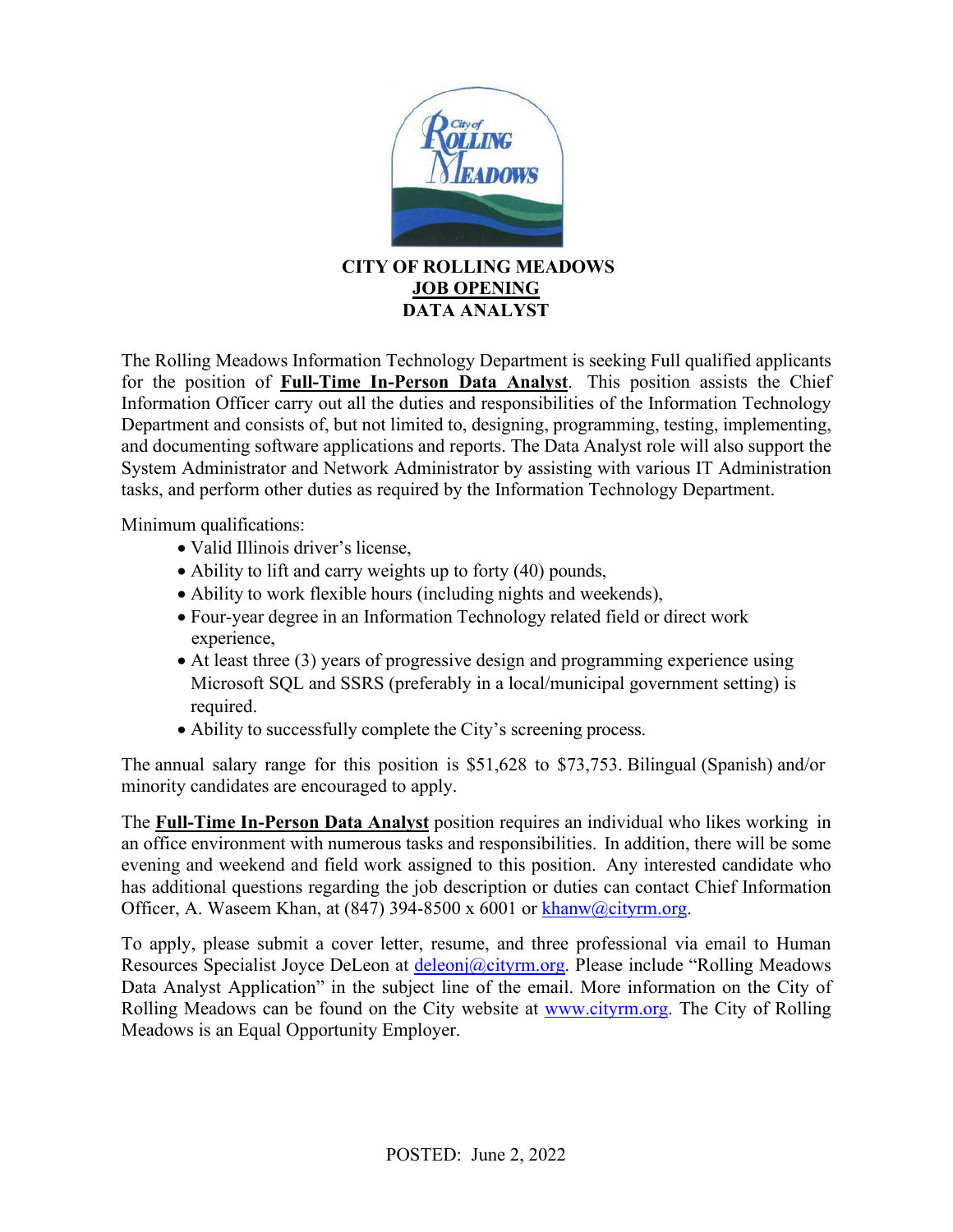

## **CITY OF ROLLING MEADOWS**

## **Position Description**

| Position Title: Data Analyst       | Reports to: Chief Information Officer                                                                          |
|------------------------------------|----------------------------------------------------------------------------------------------------------------|
| Job Status: Full Time              | Supervises: None                                                                                               |
| Department: Information Technology | Pay Grade Assignment: P-7<br>(per AFSCME Jan. 1, 2021 Pay Plan<br>FY2021 - Hourly Wage \$24.8212-<br>\$35.4582 |
| FLSA Classification: non-exempt    | Date: December 2021                                                                                            |

Position Purpose:

 $\triangleright$  This is a professional position whose primary responsibilities are the protection and management of the Software Applications technology infrastructure for the City of Rolling Meadows. The position also provides advanced support for hardware and software issues as well as assists the Chief Information Officer in evaluating and installing/upgrading new software. This position is responsible for programming and occasional project management responsibilities

Essential Position Duties:

- $\triangleright$  Providing software application support under the supervision of the Chief Information Officer.
- $\triangleright$  Ensures the successful operation of the City's financial systems, supporting technologies and applications.
- Maintain City's ERP production and test systems, including updates, user security, and vendor relationship
- $\triangleright$  Administers various custom-built and 3rd party applications including password resets, security, tuning, configuration, upgrades, and general application administration as needed.
- Develops, implements, and maintains policies, standards and procedures regarding operation of City applications. Works with in-house development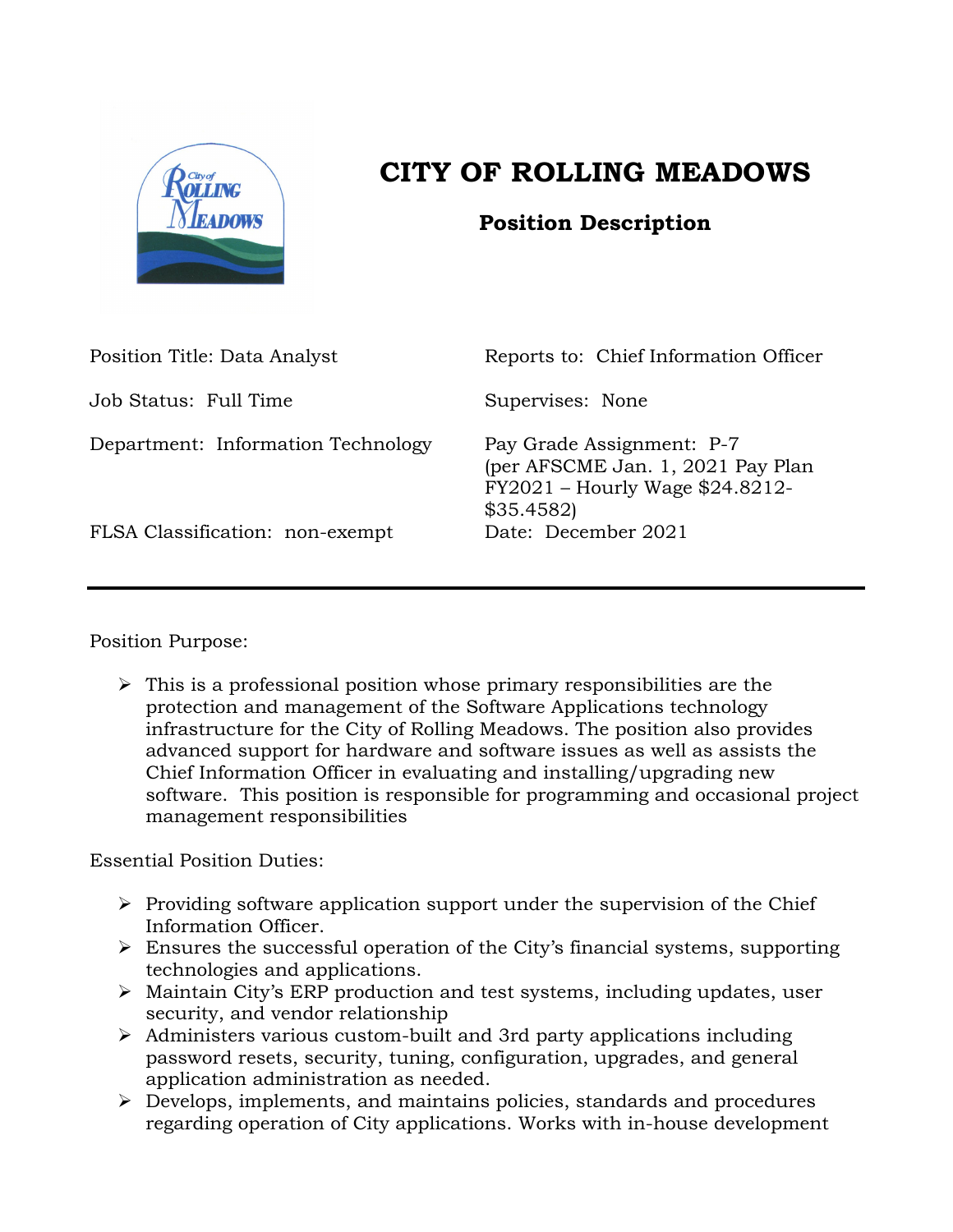staff to design and plan application and database configurations to ensure system integrations and compatibilities.

- $\triangleright$  Develops and maintains innovative applications driven by City needs.
- $\triangleright$  Provides daily technical support for City hardware and software
- $\triangleright$  Performing analyses on software application functionality and suggesting improvements.
- $\triangleright$  Consulting with the software development team, internal users, and clients to improve application performance.
- Managing code migration across environments to ensure continued and synchronized functionality.
- $\triangleright$  Keeping record of configuration changes and scheduling application updates.
- $\triangleright$  Perform Application Support tasks associated with the City's Applications and Databases.
- $\triangleright$  Providing technical support to departments within the organization, and to external clients when required
- $\triangleright$  Assisting with systems integrations
- Maintaining and updating technical documents and procedures
- $\triangleright$  Identifying and resolving application support related technical issues
- $\triangleright$  Delivering regular and customized training to departments within the City.
- $\triangleright$  Preparing maintenance plans and upgrading schedules for the organization's systems
- $\triangleright$  Developing reports for departments across the business
- $\triangleright$  Provide user support and training on desktop applications such as Word, Excel, Access, third party systems and internal applications.
- $\triangleright$  Log and track trouble call and maintain the internal online support knowledgebase.
- $\triangleright$  Monitor and track the software inventories.
- $\triangleright$  Test, monitor and troubleshoot network operations and performance, when needed.
- $\triangleright$  Assist in the development and implementation of the Information Technology Plan and solutions for City Departments.
- $\triangleright$  All other duties as assigned.

Competencies:

- Working knowledge of SQL Databases & basic network configuration.
- Working knowledge Windows Server, Active Directory, Microsoft Access, Crystal Reports, SQL Server, Tyler Technology Software.
- Working knowledge of IT Hardware and Software.
- Working knowledge of Database Management and Programming Languages
- $\triangleright$  Ability to learn and master employer-specific software.
- Ability to diagnose & address application issues.